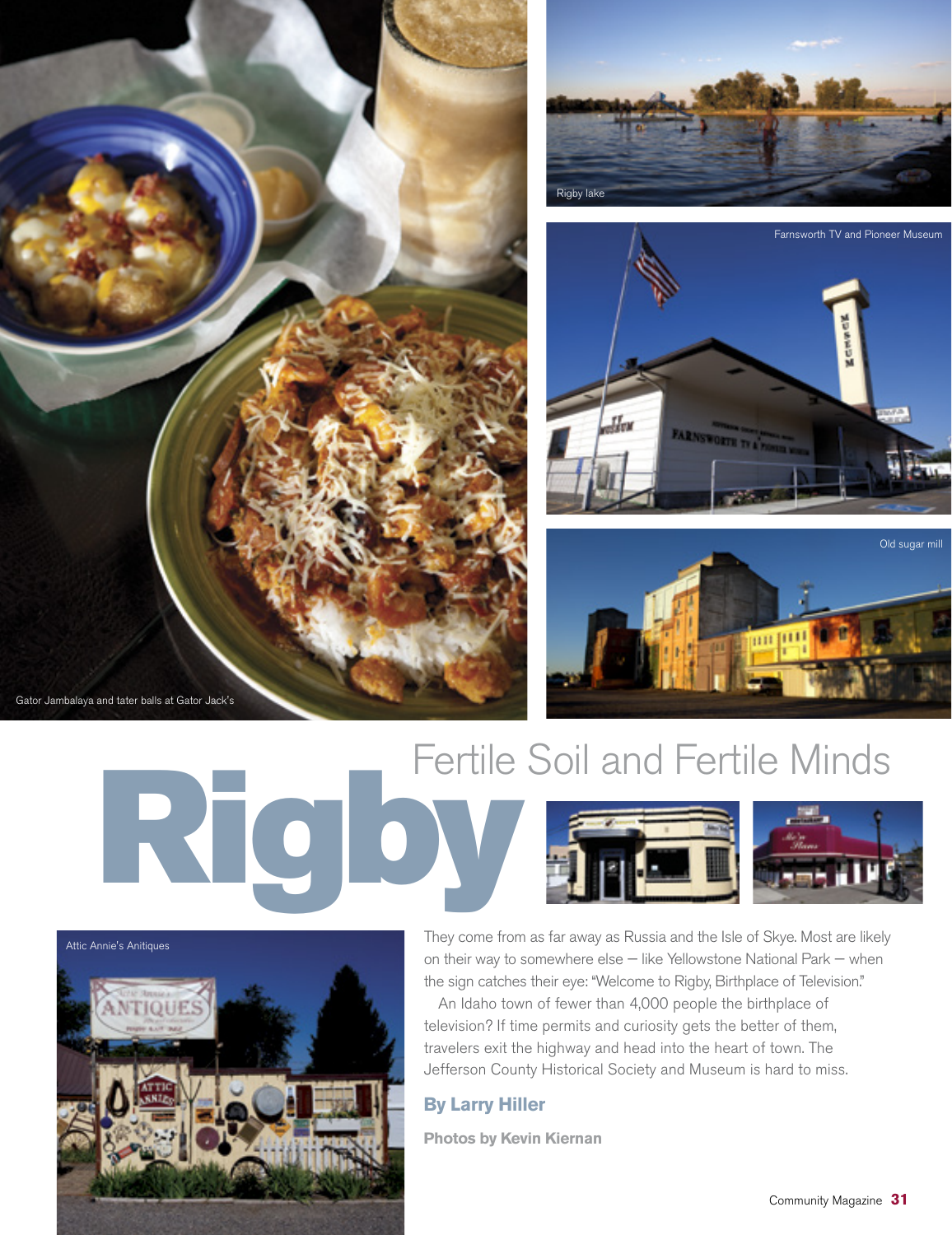





Some visitors are openly skeptical until they hear the story and see the primitive television equipment on display. It's true. Philo T. Farnsworth (1906-1971), a high school boy in this small town 14 miles north of Idaho Falls, worked out the basics of electronic television and even diagrammed his ideas on a chalkboard for one of his teachers.

It's probably a stretch to suggest that the famously fertile soil of the Snake River Plain had something to do with it. But Rigby, Idaho, and nearby hamlets have produced what farmers call "high yield per acre" when it comes to producing inventive, creative people.

## **A Veritable Who's Who**

Besides Farnsworth — whose list of major inventions is amazing — there was Claude ZoBell (1905-1989), whose pioneering discoveries in oceanography and microbiology are honored even today. Another Rigby resident, Wayne Quinton (1921-present), designed numerous important medical devices, including a widely used lightweight cardiac treadmill.

There are literary achievers, too. Vardis Fisher (1895-1968) authored 26 historical novels, including "Mountain Man," upon which the movie "Jeremiah Johnson" was based. And Clyde Ormond (1906-1985) was widely known for his books and articles on the outdoors. He also patented four inventions.

Then there's favorite native son Larry Wilson (1938-present), NFL Hall of Famer, who continually invented new ways to frustrate opposing quarterbacks. The free safety was famous for toughness, once intercepting a pass with casts on both hands due to broken wrists.